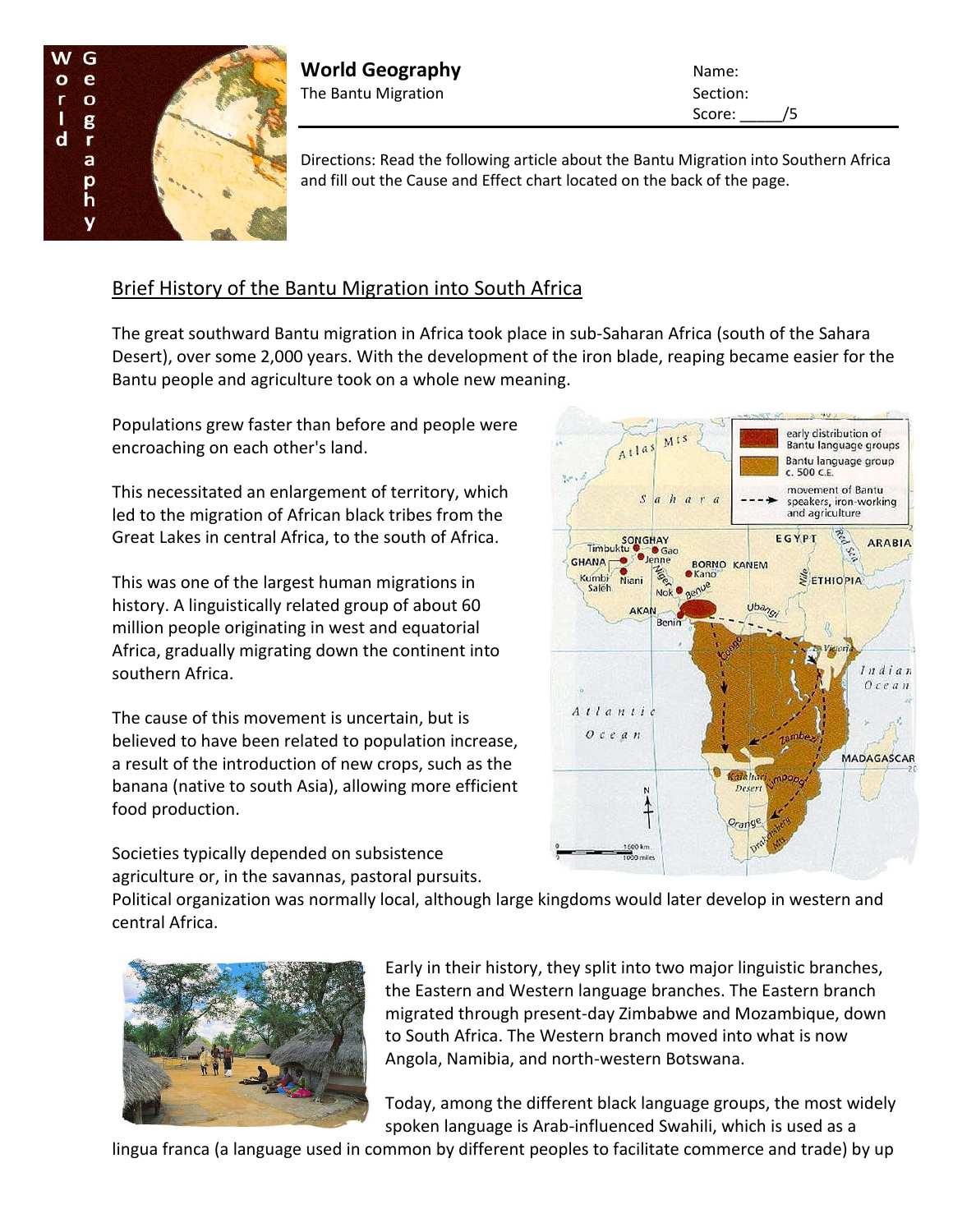to 50 million speakers on the eastern coast of Africa.

Ethnic groups descended from the Black settlers include the Shona, the Xhosa, the Kikuyu, and the

Zulu, of the Eastern Bantu language branch; and the Herero and Tonga peoples, of the Western language branch.

Some 2 000 years ago, when the first waves of black settlers began arriving in southern Africa, they brought with them the advantages of an Iron Age culture, farming skills and domesticated crops.

After they had settled in the eastern parts of South Africa, they eventually spread out across the Highveld some 1 000 years ago, because of their need for more land on which to practice their growing cattle culture. The first African settlements in South Africa were mainly in the Transvaal and Natal areas.



In the African culture, chiefdoms were based on

control over cattle, which gave rise to social systems of protection (patronage) and hierarchies of authority within communities. The exchange of cattle formed the basis of polygamous marriage arrangements. This system operated on the basis of social power built through control over the labor of kin groups and dependants.



The development of metalworking skills promoted specialization of products and trade between regions followed. The different chiefdoms settled in different patterns; dispersed homesteads were found in the fertile coastal regions to the east, and concentrated in towns in the desert fringes to the west.

In the western half of the country, rainfall was low and desert conditions prevailed and the African farmers were not interested in settling there. These dry regions remained a safe haven of the Khoi and the San.

The African settlement patterns had the effect that, for the first century and a half of European settlement, the African farmers were hardly affected by the white presence at all. The black population of South Africa is divided into several ethnic groups, of which the Nguni forms a major part. Other main groups are the Sotho, the Venda and the Shangaan-Tsonga.

"The Amazing Bantu Migration and the Fascinating Bantu People." *The Amazing Bantu Migration and the Fascinating Bantu People*. South Africa Tourism, 2005. Web. 30 June 2014.